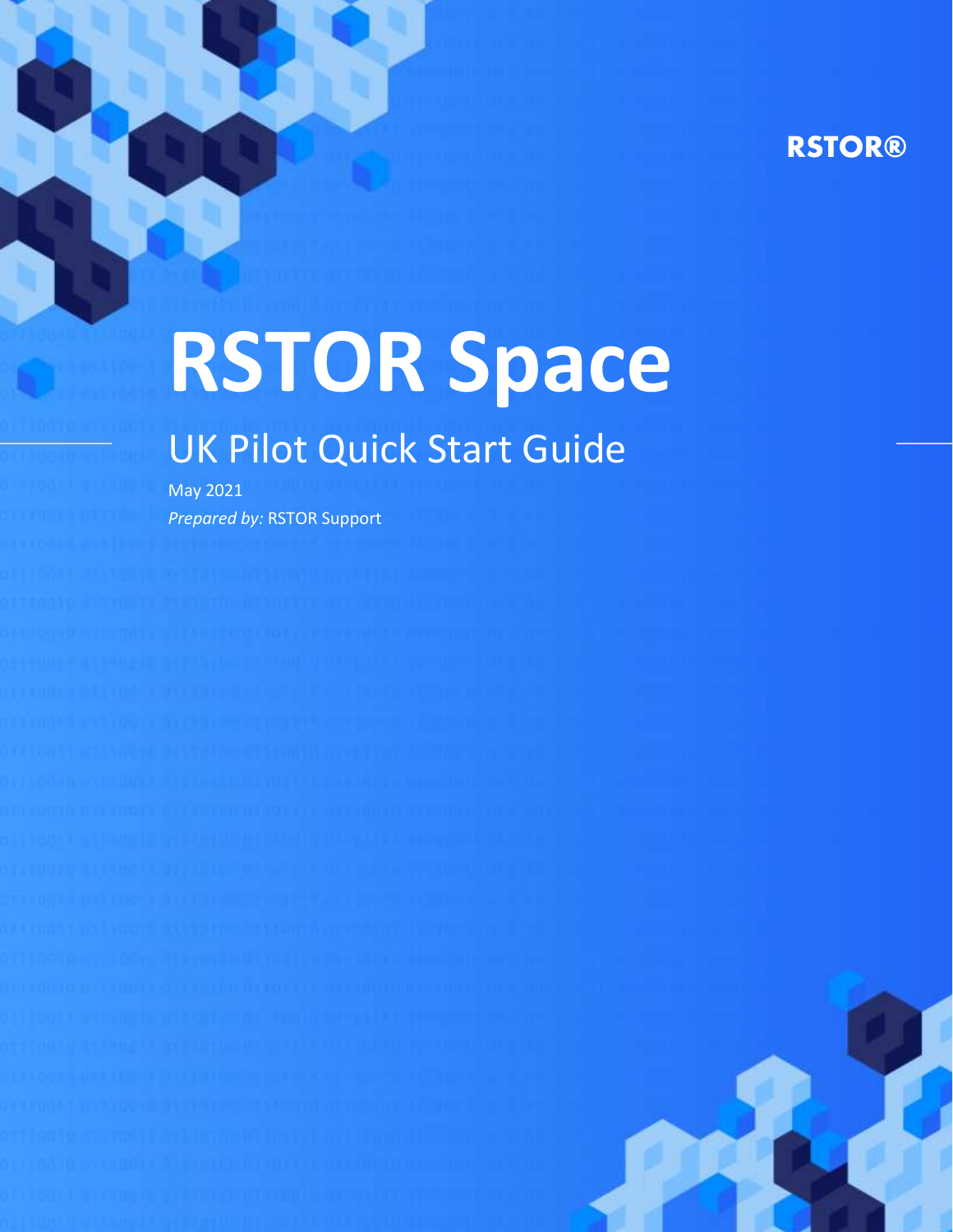

# **Table of Contents**

| $\mathbf{1}$ |               |  |
|--------------|---------------|--|
|              | 1.1           |  |
|              | 1.2           |  |
|              | 1.3           |  |
|              | 1.4           |  |
|              | $\mathcal{P}$ |  |
|              | 2.1           |  |
|              | 2.2           |  |
|              | 2.3           |  |
|              | 2.4           |  |
|              | 2.5           |  |
|              | 2.6           |  |
|              | 2.7           |  |
|              | 2.8           |  |
|              | 2.9           |  |
| 3            |               |  |
|              | 3.1           |  |
|              | 3.2           |  |
|              | 3.3           |  |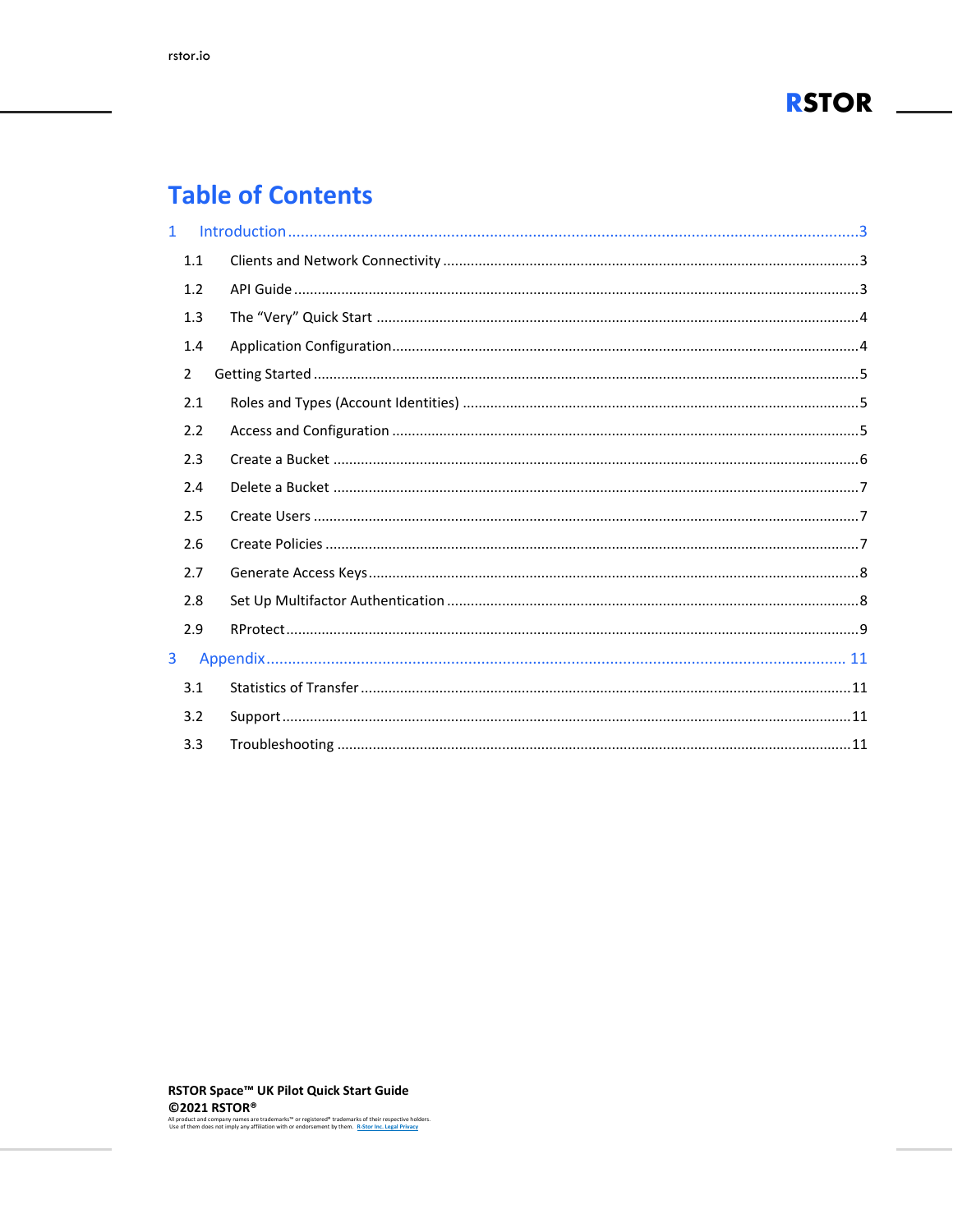

## <span id="page-2-0"></span>**1 Introduction**

**RSTOR SPACE™** is RSTOR's core product offering that is **S3 compatible** with public and hybrid infrastructures. RSTOR Space allows customers to safely store their data with multi-copy geographically distributed data protection, immutability options and eventually consistent replication. RSTOR Space is hyper-scalable to serve the needs of varying workload types.

As an S3 compatible storage system, RSTOR Space can easily be integrated with existing S3 compatible applications.

An **S3 bucket** is a public cloud storage resource which contains objects. The Simple Storage Service **(S3)** data model uses a flat structure, there is no hierarchy of folders and subfolders, all objects are stored inside the root of the bucket. It is possible to filter objects using prefixes and delimiters to a subset of the bucket. An object is uniquely identified by its bucket, its full name (also known as object ID) and optionally the associated metadata.

#### <span id="page-2-1"></span>**1.1 Clients and Network Connectivity**

RSTOR Space exposes an S3 compatible interface over HTTPS. The interface can be used in two ways:

Interactively:

- RSTOR's Native Web GUI, best for simplified management access [\(https://pilot](https://pilot-uk.rstorcloud.io/signin)[uk.rstorcloud.io/signin\)](https://pilot-uk.rstorcloud.io/signin)
- Third-Party S3 compatible GUI or CLI clients

Programmatically:

• Via API calls with S3 compatible SDKs or libraries with Endpoint, Access Key and Secret Key credentials

#### <span id="page-2-2"></span>**1.2 API Guide**

The API Guide is accessible from the RSTOR Space Web GUI:

#### <https://pilot-uk.rstorcloud.io/apidoc/index.html>

RSTOR Space Object Storage has been tested against all major SDKs for S3 clients (including but not limited to boto python library, AWS SDK Go library, AWS SDK JS library), S3 GUIs (CyberDuck, S3browser), and various S3 capable applications. Please check with RSTOR for the compatibility listing, if you do not see one applicable to your needs, let us know.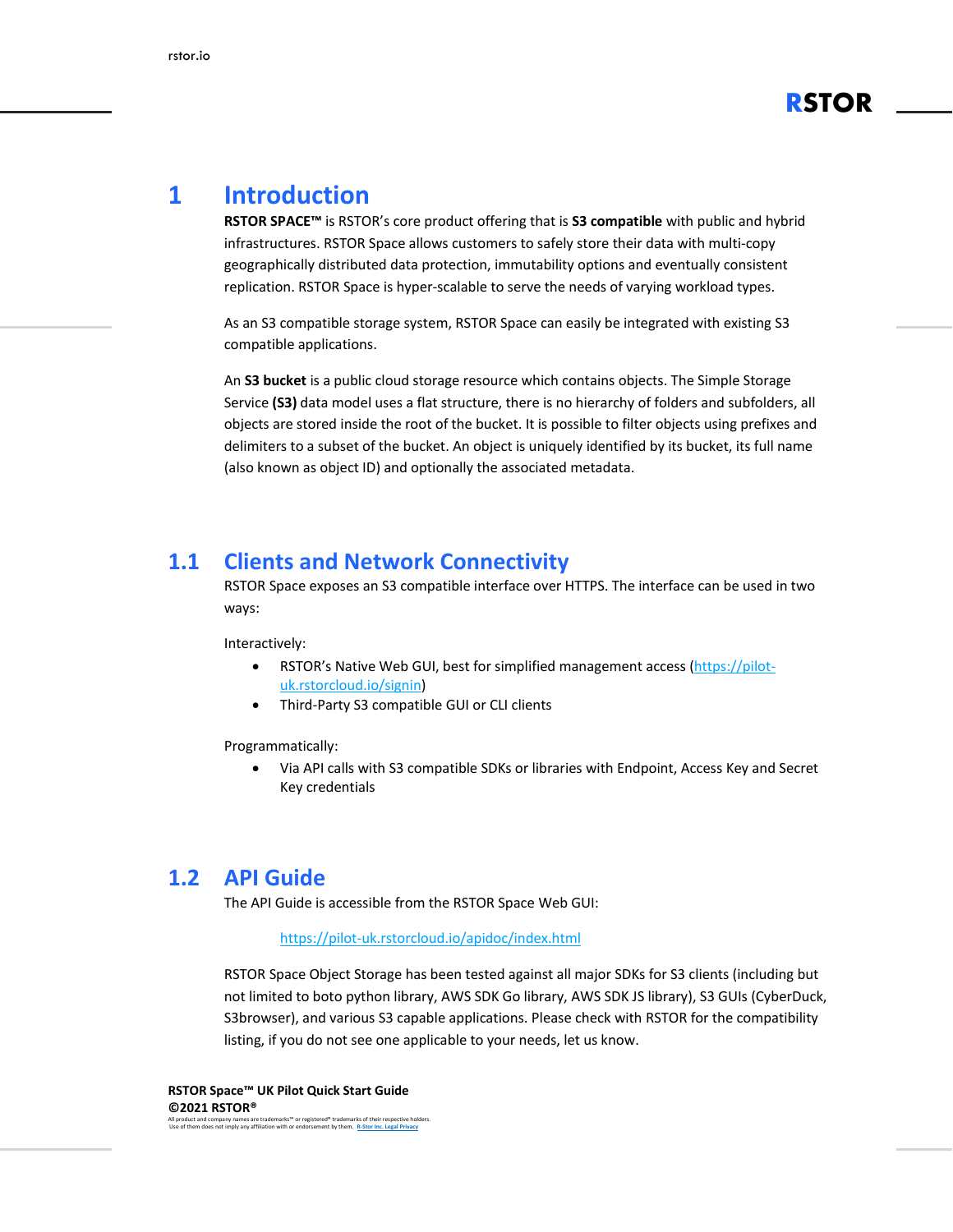#### <span id="page-3-0"></span>**1.3 The "Very" Quick Start**

If you are going to use root access with no additional users:

- In the web GUI generate a key set for your user ID
- Create a bucket
- Use the keys you've generated, along with the endpoint, in your app (Cyberduck, etc.)
- Go!

All of these are discussed in much greater detail below.

#### <span id="page-3-1"></span>**1.4 Application Configuration**

Most S3 compatible applications are configured in the same manner. RSTOR Space does not use the concept of regions in an end-point configuration, so it is ok to leave it using the defaults. Here is an example of an S3 Browser style application called Cyberduck (Cyberduck does not use concept of regions).

| Amazon S3          |                                   |         | $\omega$      |
|--------------------|-----------------------------------|---------|---------------|
| Server:            | s3.pilot-uk.rstorcloud.io         | Port    | $443 -$       |
| URL:               | https://s3.pilot-uk.rstorcloud.io |         |               |
| Access Key ID:     |                                   |         |               |
| Secret Access Key: |                                   |         |               |
|                    | Anonymous Login                   |         |               |
| SSH Private Key:   | None                              | ۰       | <b>Chapos</b> |
|                    | Save Password                     |         |               |
|                    |                                   | Connect | Cancel        |
| More Options       |                                   |         |               |
| Path:              |                                   |         |               |
| Connect Mode:      | Definit                           |         |               |
| <b>Encoding:</b>   | <b>LITF-B</b>                     |         |               |

**RSTOR Space™ UK Pilot Quick Start Guide ©2021 RSTOR®** 

All product and company names are trademarks™ or registered® trademarks of their respective holders. Use of them does not imply any affiliation with or endorsement by them. **[R-Stor Inc. Legal Privacy](https://www.rstor.io/legal-privacy/)**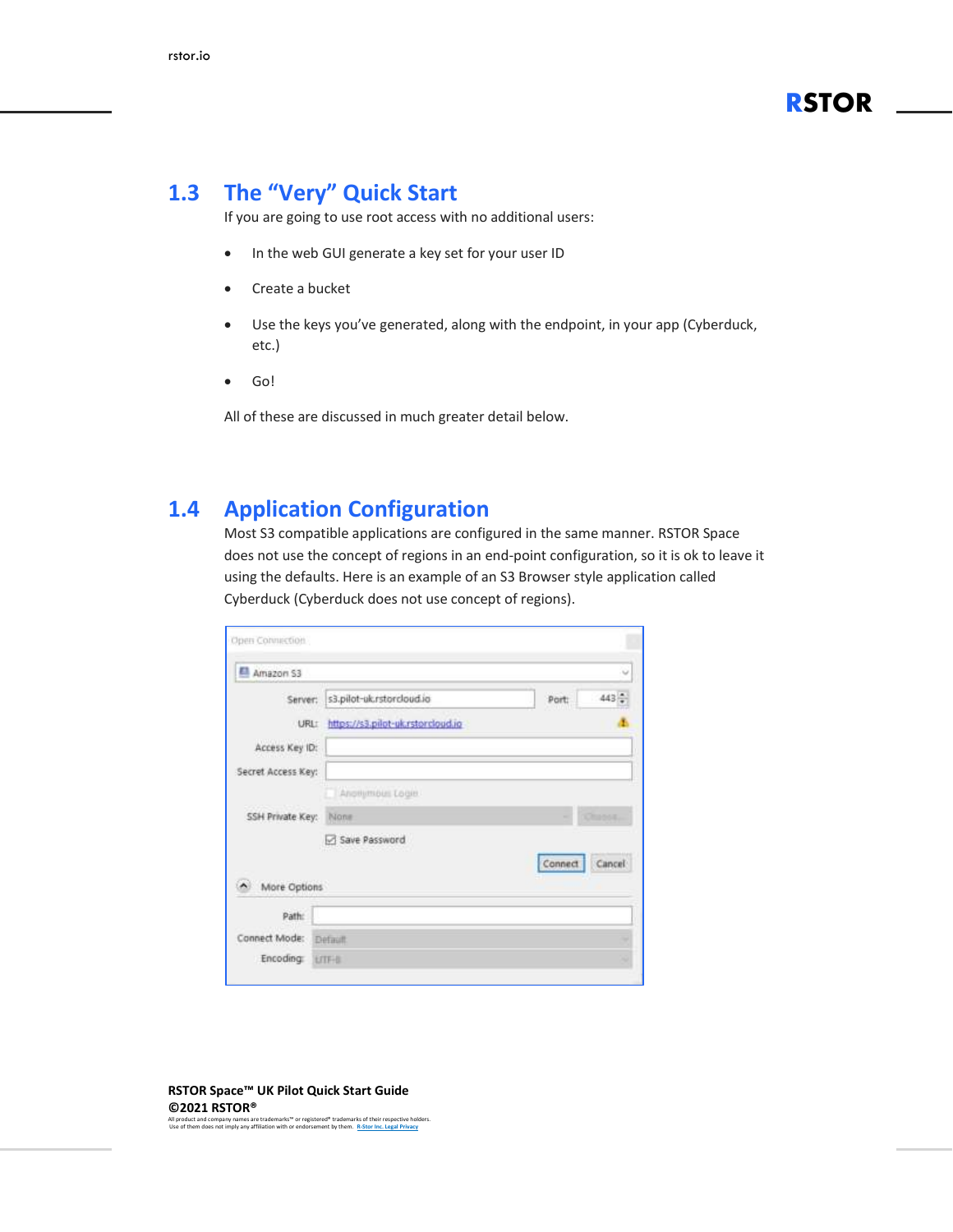#### <span id="page-4-0"></span>**2 Getting Started**

Customers may access their buckets through a DNS-style or Virtual-Host convention, as well as through the web GUI:

- DNS style uses https://\$bucketname.\$endpoint/\$path/
- Virtual-Host style uses [https://\\$endpoint/\\$bucketname/\\$path](https://$endpoint/$bucketname/$path)
- <https://pilot-uk.rstorcloud.io/signin>

Where \$endpoint is:

- s3.pilot-uk.rstorcloud.io
- We support access only on port 443, using TLS v1.2 or later.

#### <span id="page-4-1"></span>**2.1 Roles and Types (Account Identities)**

There are three distinct roles for those who access the RSTOR Space system:

| Role  | <b>Description</b>                                                                                                                                                                    |
|-------|---------------------------------------------------------------------------------------------------------------------------------------------------------------------------------------|
| Admin | Can manage users and policies, with the exception of the Root<br>account.                                                                                                             |
| Root  | The initial and main identity of the customer account. Direct customer<br>Root identities can also create access/secret key pairs for access. *The<br>Root account cannot be deleted. |
| User  | Can perform operations on buckets according to the policies that are<br>attached. It can change its own password, create access/secret key<br>pairs for access.                       |

The Root identity is assigned to the owner of the RSTOR Space account.

#### <span id="page-4-2"></span>**2.2 Access and Configuration**

To access the account, use the following URL: [https://pilot-uk.rstorcloud.io/signin.](https://pilot-uk.rstorcloud.io/signin)

**RSTOR Space™ UK Pilot Quick Start Guide ©2021 RSTOR®**  All product and company names are trademarks™ or registered® trademarks of their respective holders. Use of them does not imply any affiliation with or endorsement by them. **[R-Stor Inc. Legal Privacy](https://www.rstor.io/legal-privacy/)**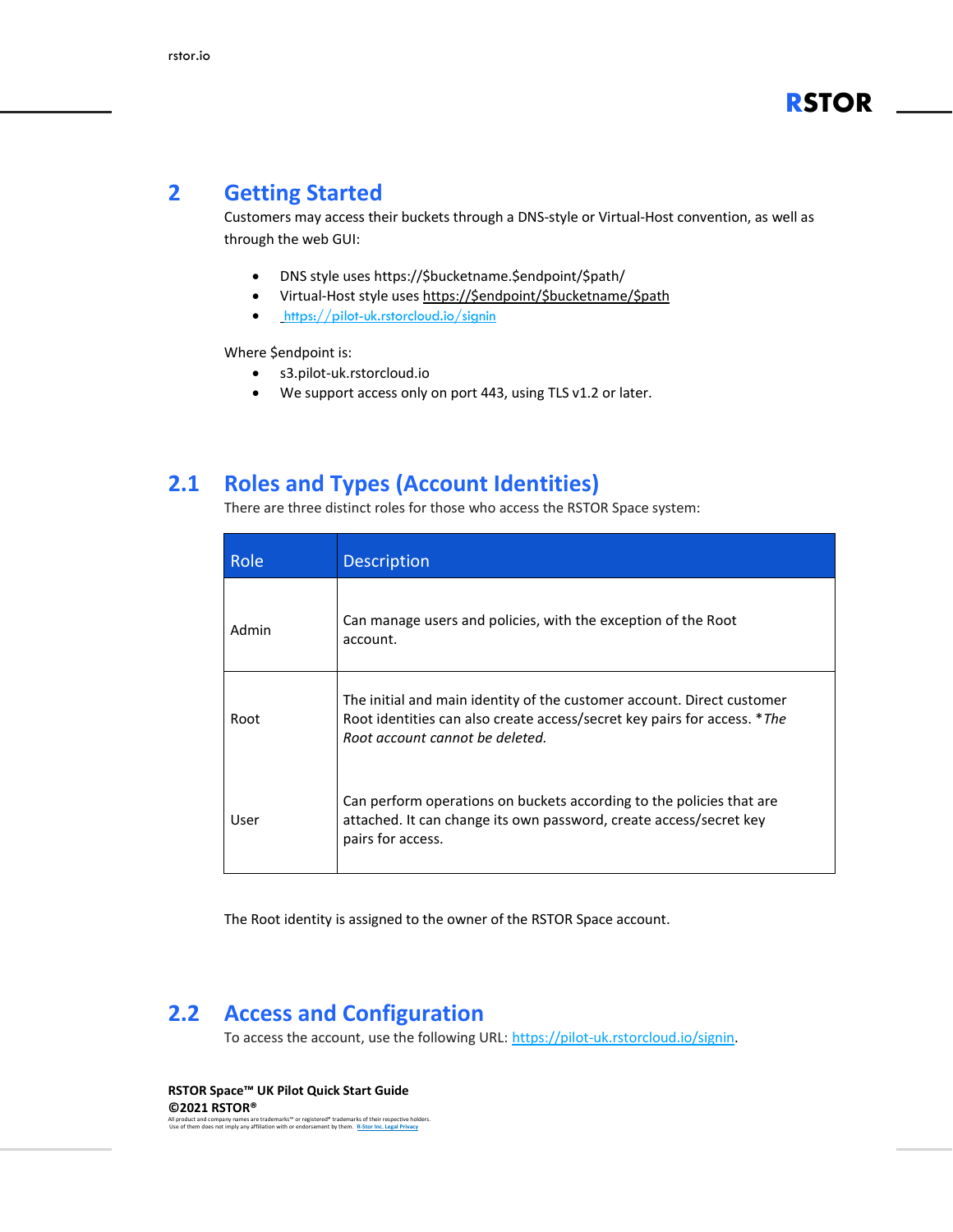\*If resetting the password, the user must wait 1 minute before repeating a password reset request. No error is returned if the user does not respect the minimum interval between requests.

**RSTOR**

Once logged in, the account page gives access to options such as configuring [MFA](#page-7-2) (multifactor [authentication\),](#page-7-2) changing the account password, and [generating](#page-7-0) keys. Click on your profile in the upper right corner of the navigation bar to locate "My Account".

#### <span id="page-5-0"></span>**2.3 Create a Bucket**

RSTOR Space leverages the concept of buckets: each bucket is a container for objects. To create a bucket, complete the following steps.

- 1. Go to "Buckets" using the top navigation bar.
- 2. Click on the "Add New Bucket" icon in the upper right corner.
- 3. A popup will appear where you can fill in the necessary information to make a bucket. You can select which sites you would like your bucket to be replicated to.

*\*If this option is not available, please contact your overarching admin as they may have disabled this setting.*

4. Through Access Mode, buckets can be set as "Private", "Public", or "Custom". Check the boxes for the permissions that you want to provide. All new buckets are private by default. To grant access to your bucket to the general public (everyone in the world), select "Public" under Access Mode. Granting public access permissions means that anyone can access files in the bucket.

The format for accessing a public bucket is: https://bucketname.endpoint.path where there is case sensitivity in the letters. Such as:

https://s3.pilot-uk.rstorcloud.io/samplefiles/createrandomfiles.sh\*

All new buckets are private by default.

To change the access mode for an existing bucket:

- 1. Go to "Buckets" using the top navigation bar.
- 2. Select the wrench icon under the "Actions" column for that bucket to change the Access Mode (Private or Public) or change versioning.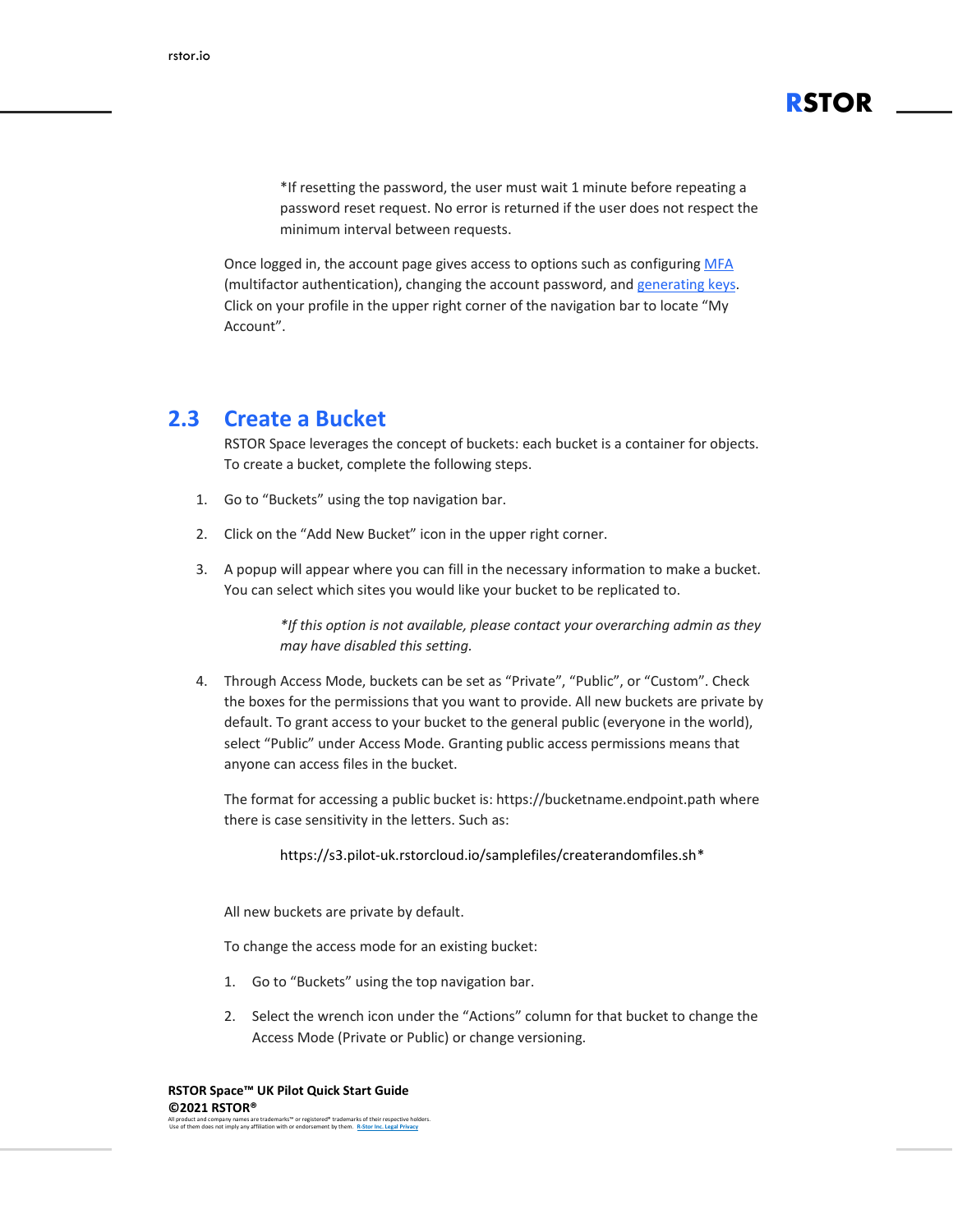

#### <span id="page-6-0"></span>**2.4 Delete a Bucket**

To delete a bucket, typically you have to empty all of its objects, folders, etc., and delete all of its associated policies. However, RSTOR offers a SuperDelete feature that deletes the bucket and its entire contents for you at once.

To use either of these, do the following:

- 1. Navigate to the "Buckets" home screen.
- 2. On the far right, beneath the "Actions" column, click on the "Trash" icon.
- 3. Here you will have the option to delete your bucket using one of the two methods talked about above. Use the dropdown menu to choose your deletion option. Remember that if you decide to proceed with SuperDelete, you should *not* close or refresh your browser and the command may need to be run several times.

#### <span id="page-6-1"></span>**2.5 Create Users**

To create a new user, follow the next steps.

- 1. Click on the "Users" tab on the side bar at the bottom of the window then click the round icon in the top right corner to add a user.
- 2. Provide the email you would like to give access to. The email address is not validated, and is only used for login purposes or to send password reset links.
- 3. After that has been provided, press "Create User".
- 4. Once created, you can edit what permissions the new sub-user has by clicking on their email in the Users page. The notification is not sent to the user automatically. The user should be notified separately, though in the case of a password reset there is an option to send the link to the user email used in the account credentials.

#### <span id="page-6-2"></span>**2.6 Create Policies**

To create policies in your RSTOR Space bucket, begin by accessing the Policies menu from the main bar.

**RSTOR Space™ UK Pilot Quick Start Guide ©2021 RSTOR®**  All product and company names are trademarks™ or registered® trademarks of their respective holders. Use of them does not imply any affiliation with or endorsement by them. **[R-Stor Inc. Legal Privacy](https://www.rstor.io/legal-privacy/)**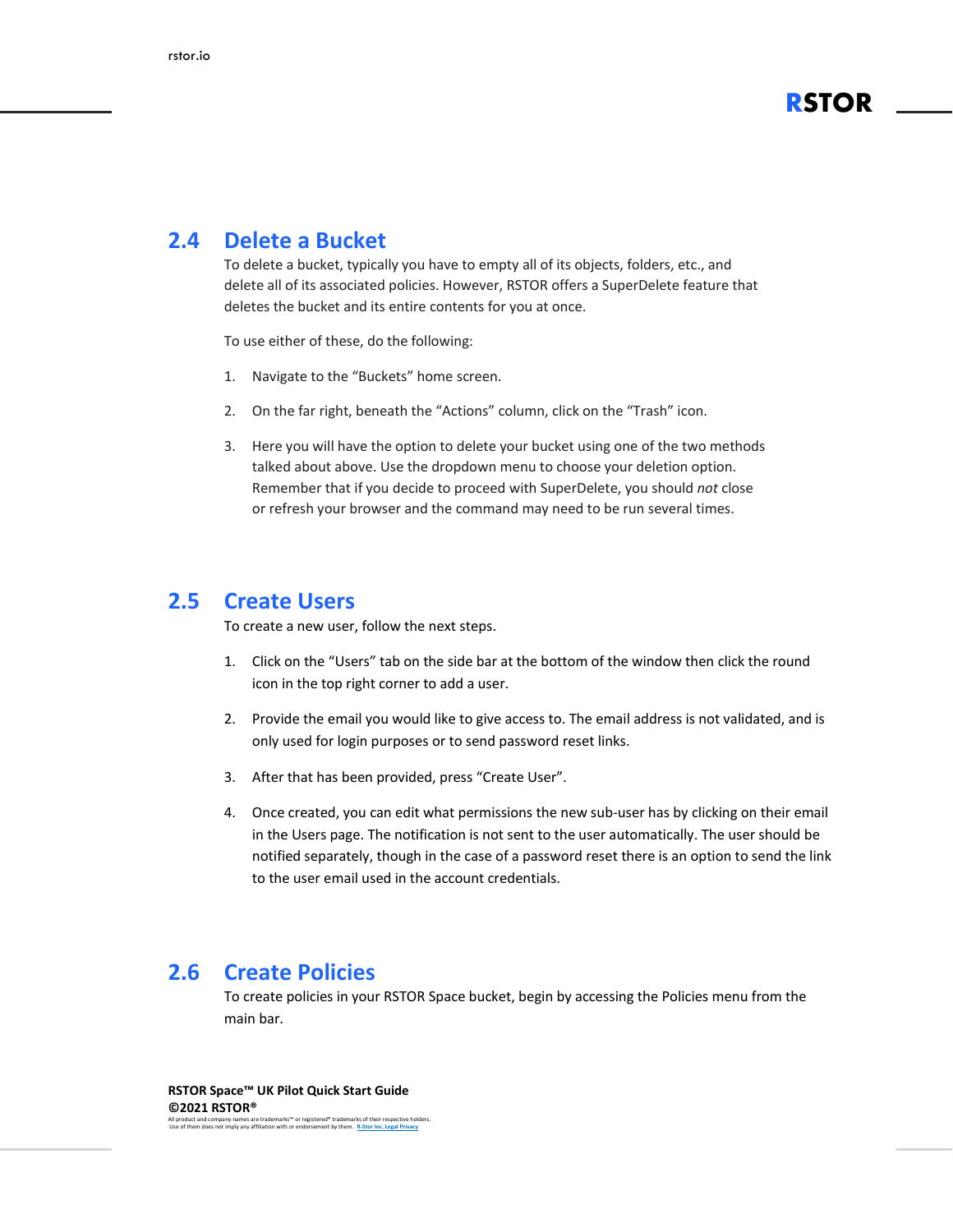

- 1. Click the create policies button in the top right corner. This will open up a screen that will allow you to input a name and description for your new policy.
- 2. The option to select a bucket is located underneath the naming schema. Once a bucket is selected you will have the option to control what permissions to apply to that bucket.
- 3. Once the options are selected, press save, and those permissions will now apply to the bucket.

#### <span id="page-7-0"></span>**2.7 Generate Access Keys**

It is important to note the following about access keys.

- A ROOT user without an {AccessKeyID, SecretAccessKey} pair cannot generate a presigned link. The request will not send a valid credentials object and will fail.
- The current user cannot generate a pre-signed link without an {AccessKeyID, SecretAccessKey} pair.
- The ROOT user of an account does not have an {AccessKeyID, SecretAccessKey} pair generated for them by default.
- 1. To create application credentials (access/secret key pairs) for the account, go to the RSTOR Portal and click on your name in the upper right corner. From there choose "MY ACCOUNT".
- 2. Select "+ GENERATE KEY" in the bottom right corner.
- 3. Download the CSV key and manage as you normally would, such as with a password manager.
- 4. Once downloaded, use your favorite .csv compatible application (Excel, Google Sheets, Numbers) to view the contents. For a onetime view, select the "eye" icon for the secret key.

\*Note that multiple key pairs may be created for an account.

#### <span id="page-7-1"></span>**2.8 Set Up Multifactor Authentication**

<span id="page-7-2"></span>1. To begin set up for multifactor authentication, access your accounts page by clicking on the top right corner of the UI where your name is listed and choosing "My Account."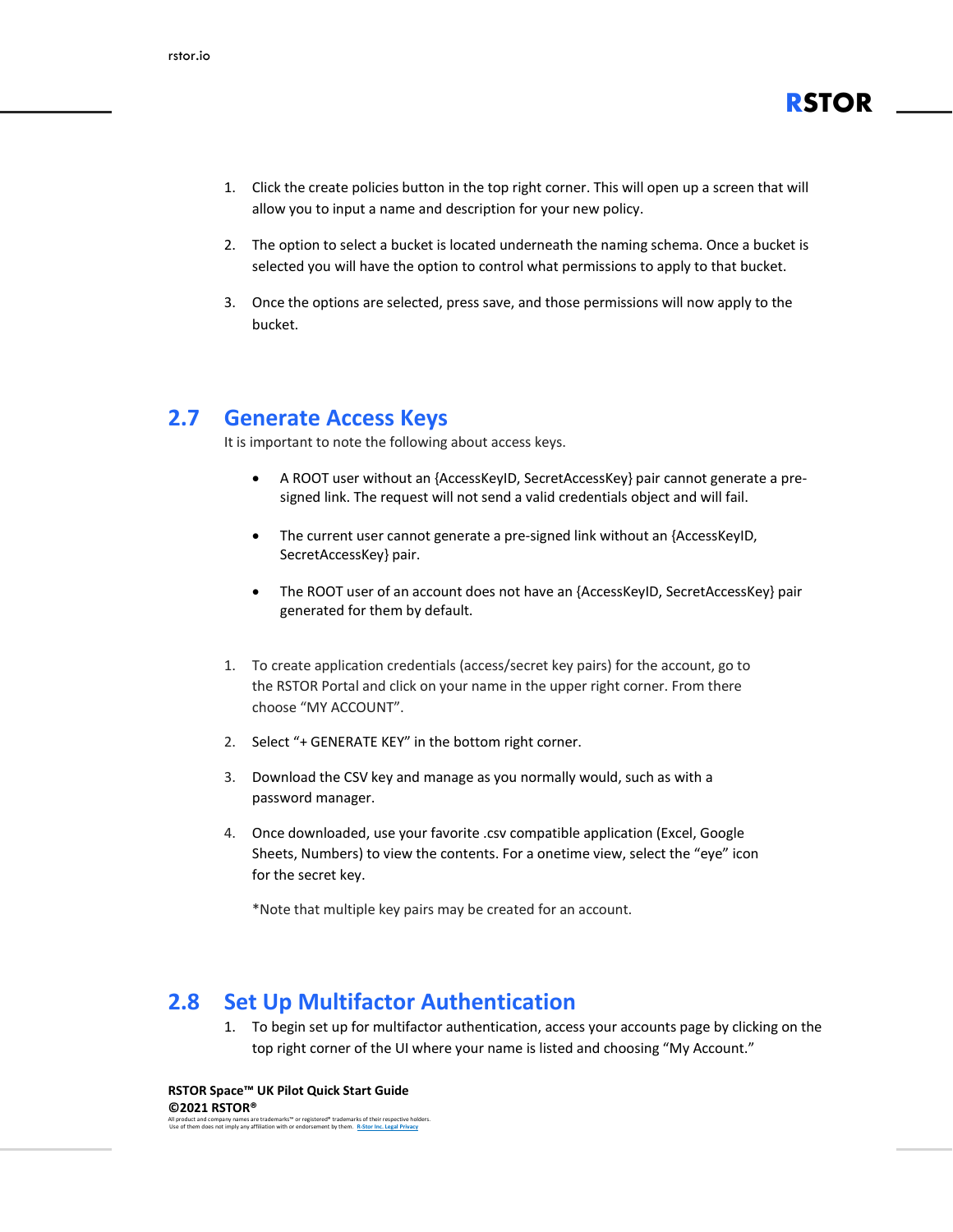- 2. Next, press the "ENABLE 2FA".
- 3. This will display a QR code along with a secret key in a popup menu. Most MFA apps will ask to scan this QR code. Your MFA app will then provide a token that needs to be entered into the available space below the QR code to confirm the setup.
- 4. Once setup is completed, a handful of recovery keys will be given in case you lose access to your MFA device. Please make sure to copy these down. This will be the only way to recover your locked account. Popular MFA apps are Authy and Google Authenticator.

#### <span id="page-8-0"></span>**2.9 RProtect**

RSTOR Space uses whitelisting as part of our security. To add an IP address range to our whitelist use the RProtect tab in the web GUI.

|                    |               | RPROTECT > SUBNET WHITELISTING                                                                                                         |               |                         |
|--------------------|---------------|----------------------------------------------------------------------------------------------------------------------------------------|---------------|-------------------------|
|                    | <b>SUNNEY</b> | REQUEST A NEW WHITELIST RULE                                                                                                           |               |                         |
|                    |               | New whitelast rules must be expressed by your resulter to become active<br><b>STATISTICS</b>                                           |               |                         |
|                    |               | SUBNET                                                                                                                                 |               | $+$ <b>NEQUEST NULL</b> |
|                    | o<br>u        | Enter the subret you want to create a whitefail rule for<br><b>Gallery</b> ET                                                          | <b>Shatum</b> | Actions                 |
|                    | D<br>и        | TEL TERRITORY<br>Application and subject                                                                                               | <b>ACTIVE</b> | ö                       |
| <b>System</b>      |               | TIME TO LIVE (OPTIONAL)                                                                                                                |               |                         |
| <b>Transporter</b> |               | Enter the number of days for your whitelist nile to be enforced.<br>Enter 18 or leave himit to make the enforceable period indefinite. |               |                         |
|                    |               | Time to live                                                                                                                           |               |                         |
|                    |               | NOTES (OPTIONAL)                                                                                                                       |               |                         |
|                    |               | Let your reseller know about any additional information. Plan text only. Cherocter count 8 of 144.<br>an ing kabupatèn Kabupatèn I     |               |                         |
|                    |               | Norm                                                                                                                                   |               |                         |
|                    |               |                                                                                                                                        |               |                         |
|                    |               | CANCEL<br><b>SAVE</b>                                                                                                                  |               |                         |
| <b>Usars</b>       |               |                                                                                                                                        |               |                         |

#### **RSTOR Space™ UK Pilot Quick Start Guide ©2021 RSTOR®**

All product and company names are trademarks™ or registered® trademarks of their respective holders. Use of them does not imply any affiliation with or endorsement by them. **[R-Stor Inc. Legal Privacy](https://www.rstor.io/legal-privacy/)**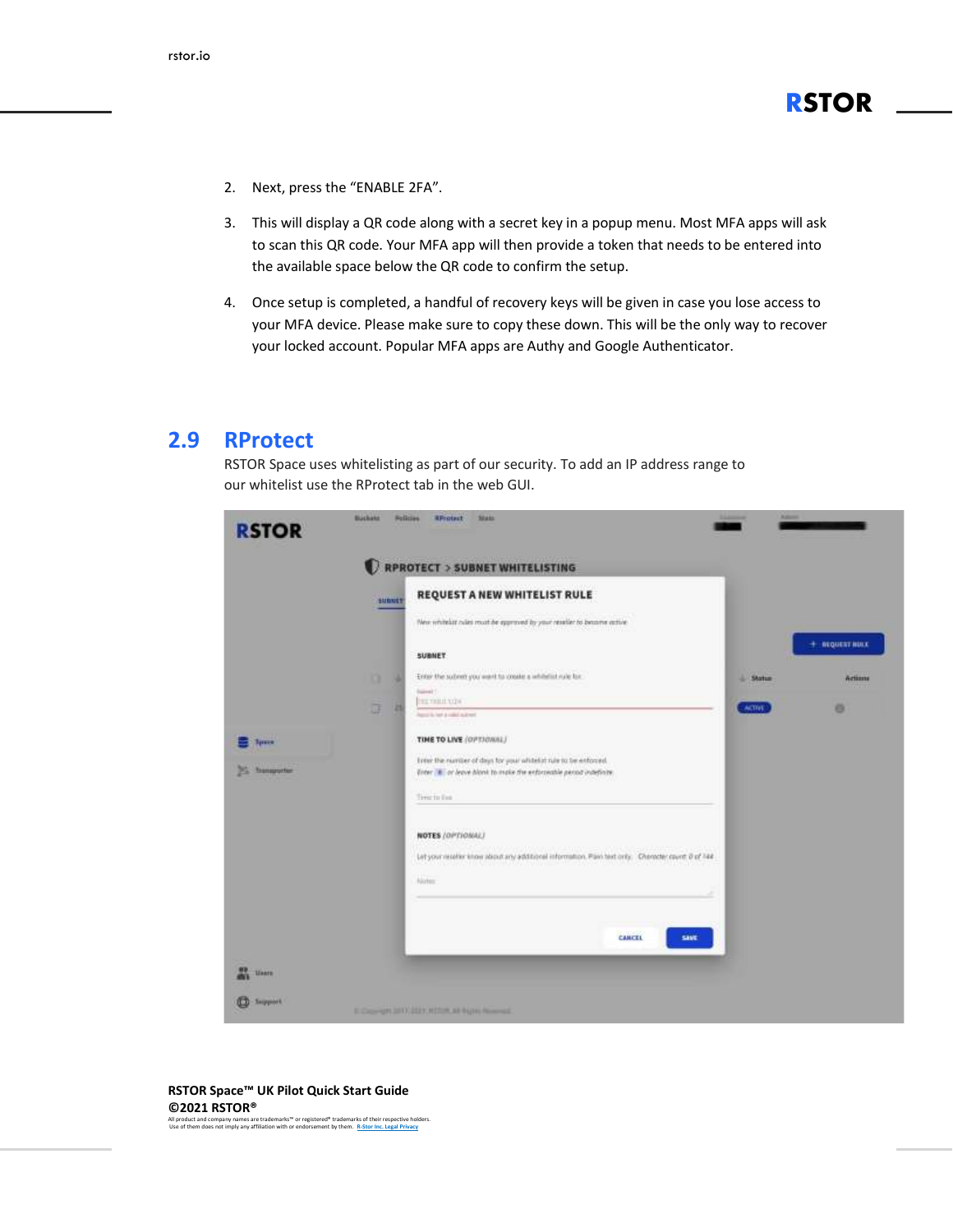

The only required information is the IP/range. Please keep the IP ranges requested as small as possible. Most requests will be approved within a few hours.

**RSTOR Space™ UK Pilot Quick Start Guide ©2021 RSTOR®** 

All product and company names are trademarks™ or registered® trademarks of their respective holders. Use of them does not imply any affiliation with or endorsement by them. **[R-Stor Inc. Legal Privacy](https://www.rstor.io/legal-privacy/)**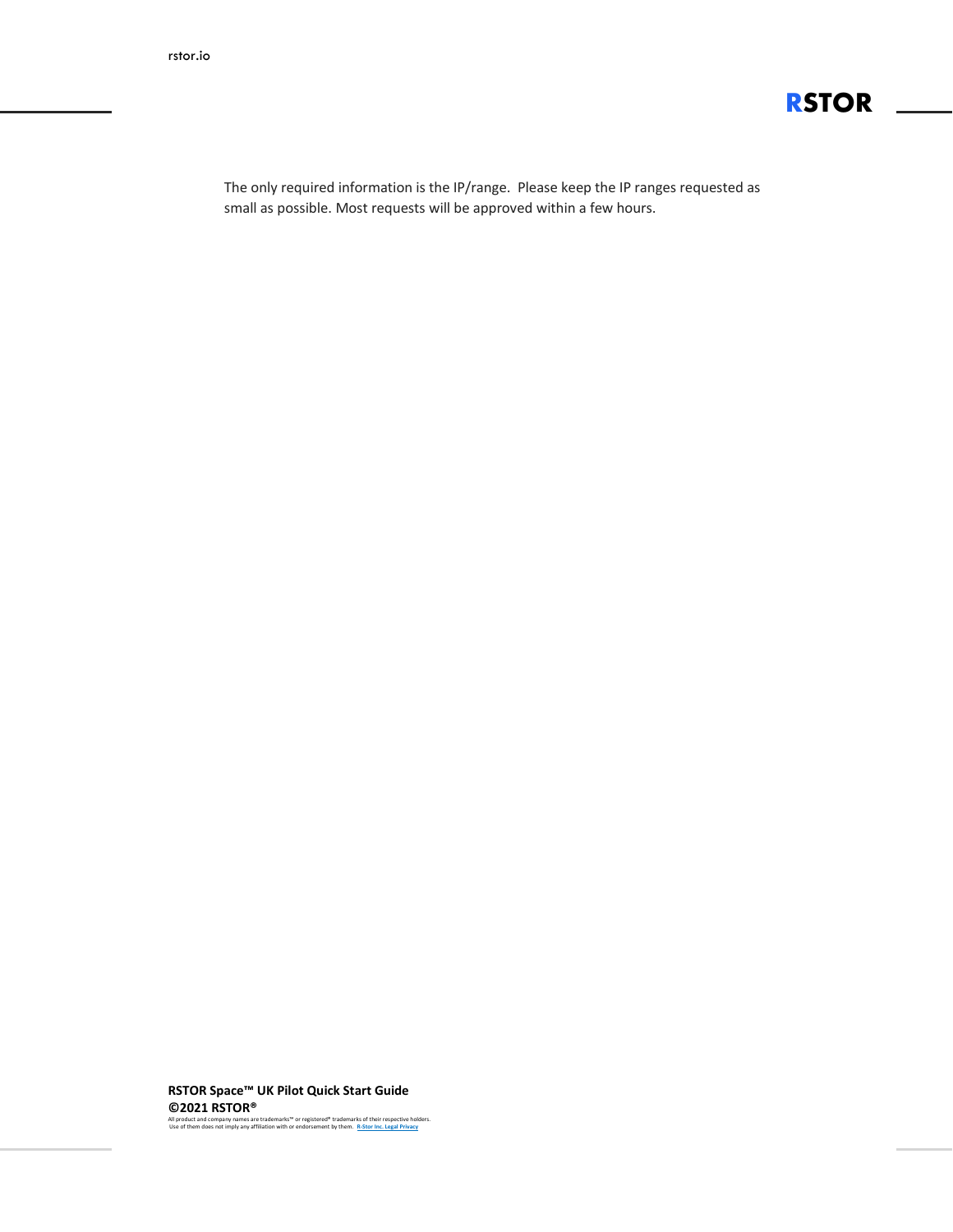

### <span id="page-10-0"></span>**3 Appendix**

#### <span id="page-10-1"></span>**3.1 Statistics of Transfer**

In the RSTOR Space portal, you can display statistics of your account along with the storage and transfer rates. It will also display a graph with the total used space (GB), number of objects stored, egress and ingress traffic, all aggregated by day. This can give insight into when your users seem to be using the most bandwidth.

The admin can choose the date interval to display and can export the data to csv for easier processing using third-party programs.

1. To view the statistics, click on "Stats" in the top navigation bar.

Information on how to obtain the same data in a programmatic way is available in the API documentation.

#### <span id="page-10-2"></span>**3.2 Support**

Through the RSTOR Space portal, you can receive further support through accessing our API documentation or contacting us.

#### <span id="page-10-3"></span>**3.3 Troubleshooting**

The following are some troubleshooting tips for the most common problems we have encountered. Please contact your account team for additional assistance.

- 1. If you are unable to connect to the RSTOR Space web portal using the password reset URL provided with your credentials, please contact RSTOR for a new reset URL. There is a time limit in which these URLs are able to be used.
- 2. If you have obtained a new password reset URL and are still unable to connect to the RSTOR Space web portal, please make note of the error you are receiving.
	- a. "invalid Account, E-mail address or Password" check these match the credentials you were sent. The account name is not the same as the e-mail address.
	- b. "Your IP address (xxx.xxx.xxx.xxx) is not allowed. Make sure you are connected to the correct network and try again." – check that your IP is the